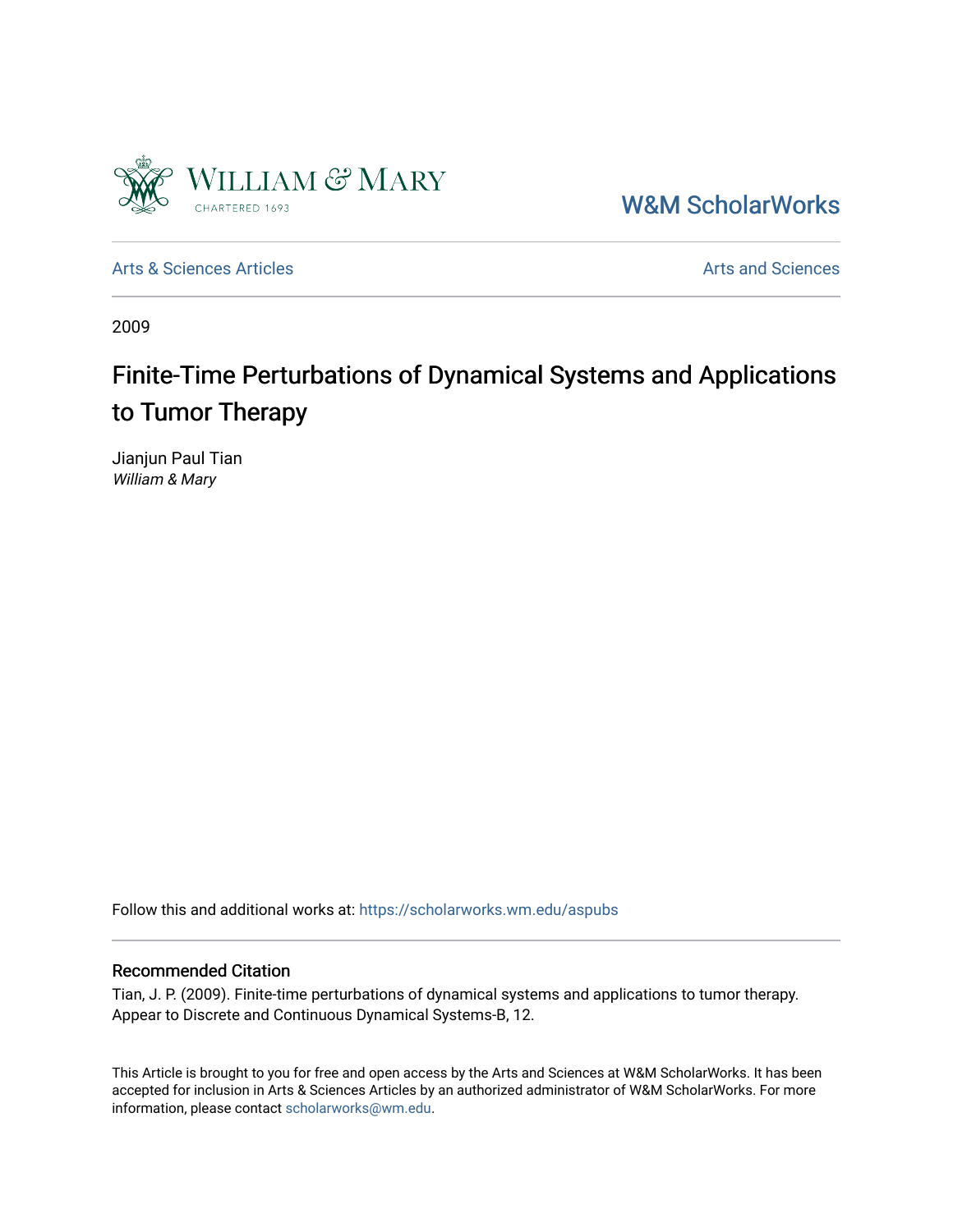## FINITE-TIME PERTURBATIONS OF DYNAMICAL SYSTEMS AND APPLICATIONS TO TUMOR THERAPY

#### Jianjun Paul Tian

Mathematics Department College of William and Mary Williamsburg, VA 23187, USA

Abstract. We study finite-time perturbations of dynamical systems. We prove that finite-time perturbed dynamical systems are asymptotically equivalent to unperturbed dynamical systems. And so the asymptotical behavior of finite-time perturbed systems can be studied by unperturbed systems. As an example, we study a system perturbed by drug treatments.

1. Introduction. Most of perturbed velocity fields in the study of dynamical systems are defined for all times, and they always remain close to the unperturbed velocity fields. However, in many models of practical problems, the perturbations or forcing terms are effective only over a period of finite-time interval. There are few literatures which are concerned about finite-time vector fields. In Sandstede et al [\[1\]](#page-10-0), they extended Melnikov theory to a perturbed vector field defined over a sufficiently large finite-time interval, but still require the perturbed vector field remains close to the unperturbed vector field. There are quite a few articles which studied finite-time stability [\[2\]](#page-10-1) [\[3\]](#page-11-0) [\[4\]](#page-11-1), but obviously the systems they considered are non-Lipschitzian dynamics. In the present paper, we are still working within the category of Lipschitzian dynamics. We require that perturbed vector fields are defined on fixed finite-time intervals and bounded. Our this study is motivated by a type of modeling of drug treatments.

When people have nausea and vomiting during certain healthy conditions and see doctors, doctors usually give a medicine, called metoclopramide. After taking metoclopramide, the symptom of nausea and vomiting will become light, and patients will feel much better. However, after taking metoclopramide 24 hours, the symptom of nausea and vomiting will come back. Maybe in the different status of the symptom when it come back. Mathematically speaking, there is a system that describes the dynamics of nausea and vomiting. If we do not put an outside forcing term, drug treatments, the system will eventually go to an equilibrium state over a long-time period. As we give an outside forcing term, drug treatments, the system will be changed. However, the efficacy of drug treatments only lasts a finite-time period. Comparing with the long-time period of reaching an equilibrium state of the system, the finite-time period of drug treatments is not negligible, but also not

<sup>2000</sup> Mathematics Subject Classification. Primary: 35B20, 58J37; Secondary: 92B05.

Key words and phrases. finite-time perturbation, asymptotically equivalent, tumor therapy.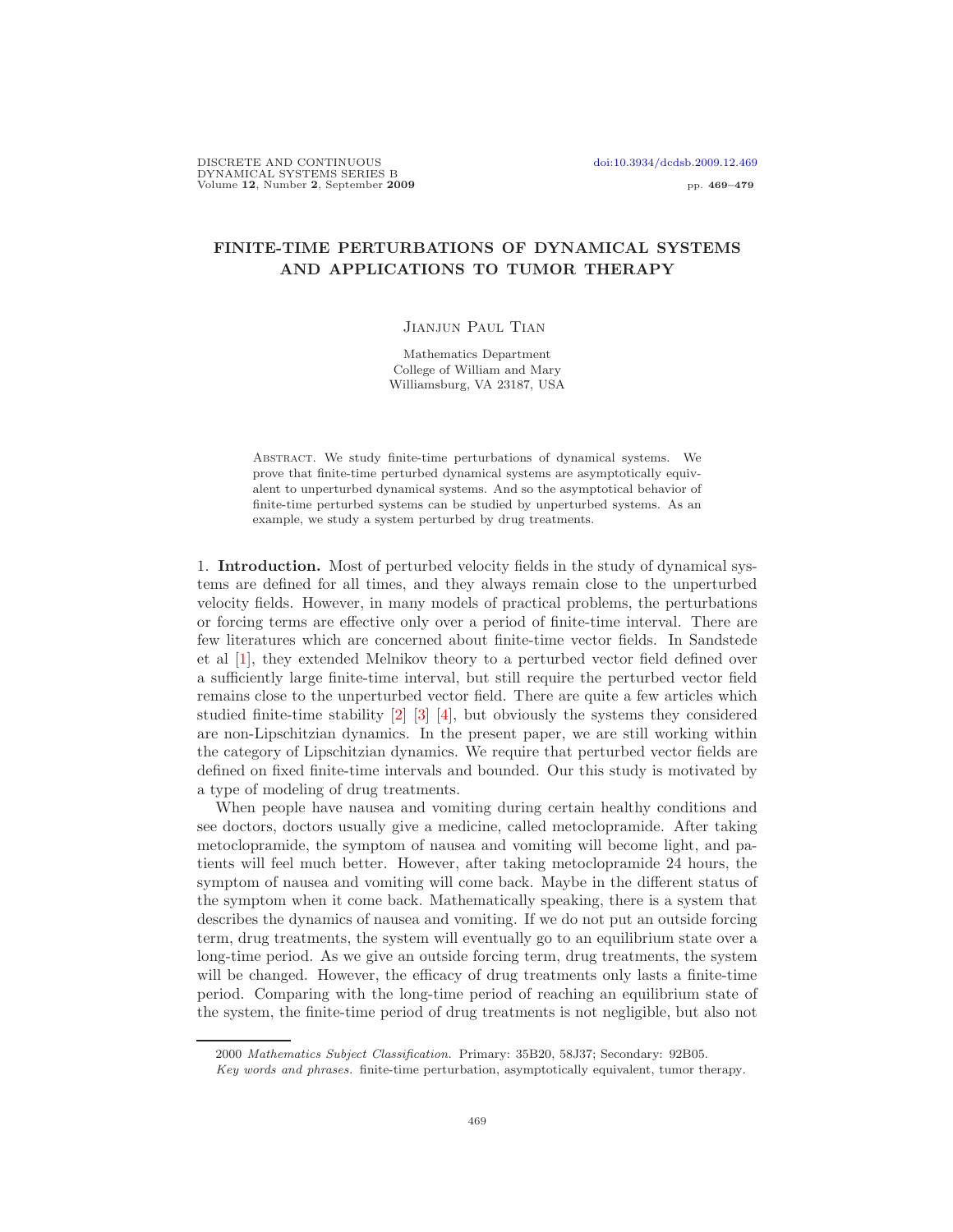sufficiently large. Therefore, in this interesting case, we take it as a fixed finitetime period, and call the outside forcing term during the fixed finite-time period a finite-time perturbation.

In section 2, we study some asymptotical behavior of finite-time perturbed systems. We prove that finite-time perturbed dynamical systems are asymptotically equivalent to unperturbed dynamical systems. For illustration, we have given two examples. In section 3, we study a tumor ecology model perturbed by virotherapy. There seems some interesting mathematical problems related finite-time perturbations, and we therefore list some open problems in section 4.

2. Finite-time perturbations. Consider a nonlinear system of differential equations

$$
\dot{x} = f(x),
$$

where  $f: E \to R^n$  and E is an open subset of  $R^n$ . A finite-time perturbation  $p(t, x)$  is a velocity field which is defined on  $R \times E$  with a finite-time support set. Namely, there is a positive finite number T,  $p(t, x) = 0$  when  $|t| \geq T$ . Therefore, the perturbed system we are considering is given by

$$
\dot{y} = f(y) + p(t, y).
$$

<span id="page-2-0"></span>**Lemma 2.1.** Let  $b(t,x)$  be a  $C^1(R \times R)$  and  $b(t,x)=0$  when  $t \geq 0$ ,  $b(t,x)$  be Lipschitzian when  $t \leq 0$ . Then the following two initial value problems have the same values of solutions when  $t \geq 0$ ,

$$
\begin{cases}\n\dot{x} = 0\\ \nx(0) = c, \\
\dot{x} = b(t, x)\\ \nx(0) = c.\n\end{cases}
$$

and

*Proof.* It is obvious that the first initial value problem has a constant solution, 
$$
x(t) = c
$$
. The second initial value problem is equivalent to the following integral equation problem.

$$
y(t) = y(0) + \int_0^t b(s, y(s))ds,
$$

and  $t \in I$ , where I is an interval which contains 0 point. Since  $b(t, y) = 0$  when  $t \geq 0$ , we have, when  $t \geq 0$ ,

$$
y(t) = y(0) = c.
$$

Therefore, the solution of the second initial value problem should be constant  $c$ when  $t \geq 0$  if it has a solution. From the basic theorem of existence and uniqueness of solutions of initial value problems, we know the second problem has a unique solution  $y(t)$ . Thus, both solutions of these two initial value problems are the same constant when  $t \geq 0$ . □

The asymptotical theorem is presented in a general compact manifold, but it is easy to see it also holds in any open subset of  $R<sup>n</sup>$  [\[5\]](#page-11-2).

<span id="page-2-2"></span>**Theorem 2.2.** Let M be a compact manifold and let  $f \in C^1(M)$ ,  $p \in C^1(R \times M)$ . If  $p(t,x)$  is Lipschitzian and bounded, and  $p(t,x) = 0$  when  $t \geq T$  or  $t \leq -T$ , then the following two systems are asymptotically equivalent,

<span id="page-2-1"></span>
$$
\dot{x} = f(x),\tag{1}
$$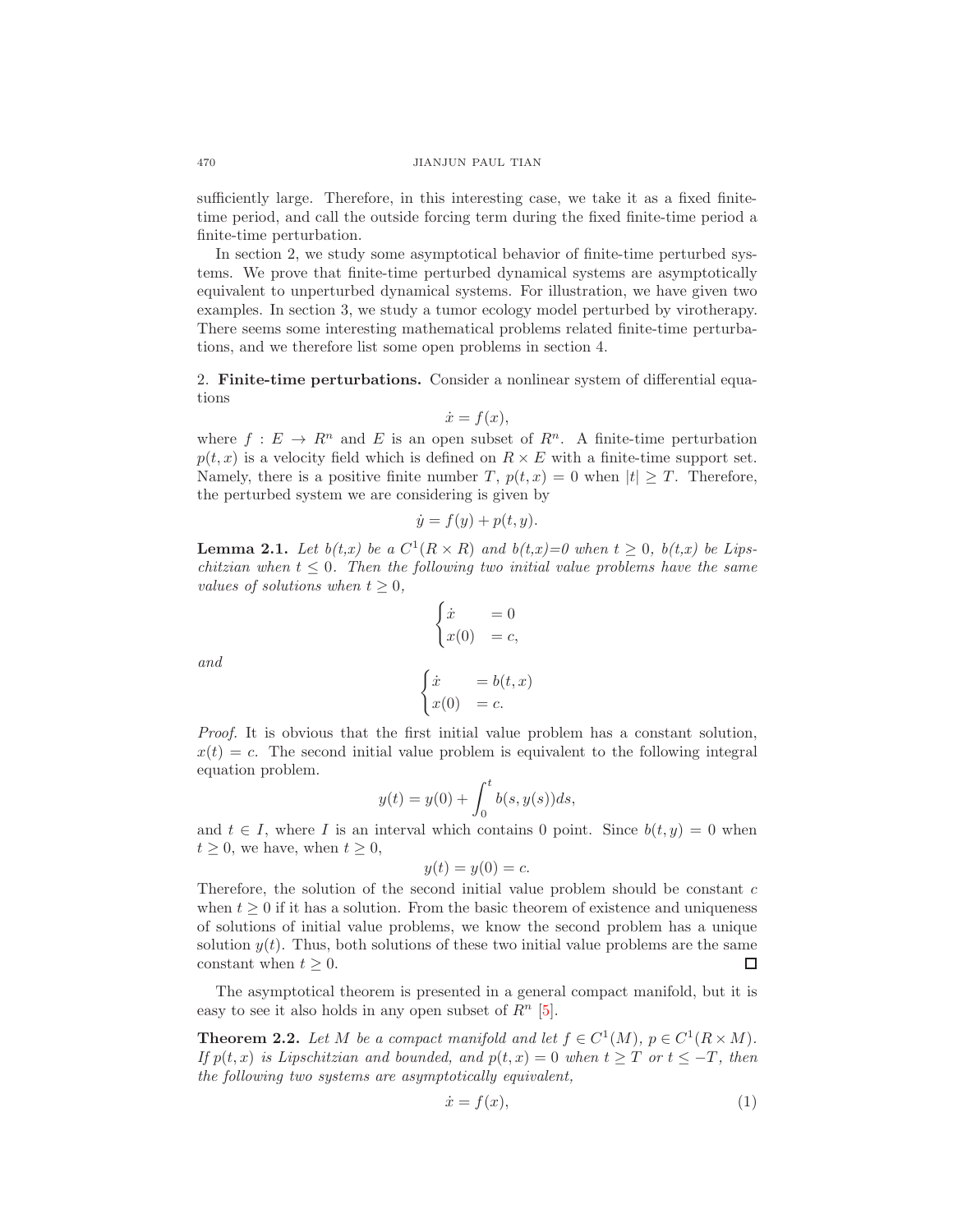and

<span id="page-3-0"></span>
$$
\dot{x} = f(x) + p(t, x). \tag{2}
$$

Proof. Consider the initial value problem

$$
\begin{cases} \dot{x} &= f(x) \\ x(0) &= x_0, \end{cases}
$$

By Chillingworth's theorem  $[6]$ , there exists a unique solution  $u(t)$  defined for all  $t \in R$ , satisfies  $u(0) = x(0) = x_0$ . Now, we consider the initial value problem

$$
\begin{cases} \dot{y} &= f(y) + p(t, y) \\ y(T) &= u(T). \end{cases}
$$

From Chillingworth's theorem or generalized version of it, there exists a unique solution  $v(t)$  defined for all  $t \in R$ , and  $v(T) = u(T)$ . Apply the Lemma [2.1,](#page-2-0) we have, when  $t \geq T$ ,

$$
u(t) = v(t).
$$

Of course, we have

$$
lim_{t\to\infty} ||u(t)-v(t)||=0.
$$

If the initial value problem

$$
\begin{cases} \dot{y} &= f(y) + p(t, y) \\ y(0) &= y_0 \end{cases}
$$

has the solution  $\overline{v(t)}$ , we then consider the initial value problem

$$
\begin{cases} \dot{x} &= f(x) \\ x(T) &= y_0. \end{cases}
$$

By Chillingworth's theorem, this initial value problem has the solution  $\overline{u(t)}$  over R. And from Lemma [2.1,](#page-2-0) when  $t \geq T$ , we have  $\overline{u(t)} = \overline{v(t)}$ . Naturally,

$$
lim_{t \to \infty} \parallel \overline{u(t)} - \overline{v(t)} \parallel = 0.
$$

Therefore, these two systems [\(1\)](#page-2-1) and [\(2\)](#page-3-0) are asymptotically equivalent.

 $\Box$ 

Theorem 2.3. Under the same conditions as stated in theorem [2.2,](#page-2-2) for any solution of [\(1\)](#page-2-1) and any solution of [\(2\)](#page-3-0), if they have the same initial values,  $x(0) = y(0)$ , we have, for  $t > 0$ ,

$$
\parallel x(t) - y(t) \parallel \leq M T e^{\delta t};
$$

and for  $t < 0$ ,

$$
\parallel x(t) - y(t) \parallel \leq MTe^{-\delta t},
$$

where  $M$  and  $\delta$  are positive finite numbers.

Proof. By integration, we have

$$
x(t) = x(0) + \int_0^t f(x(s))ds
$$

and

$$
y(t) = y(0) + \int_0^t (f(y(s)) + p(s, y(s)))ds.
$$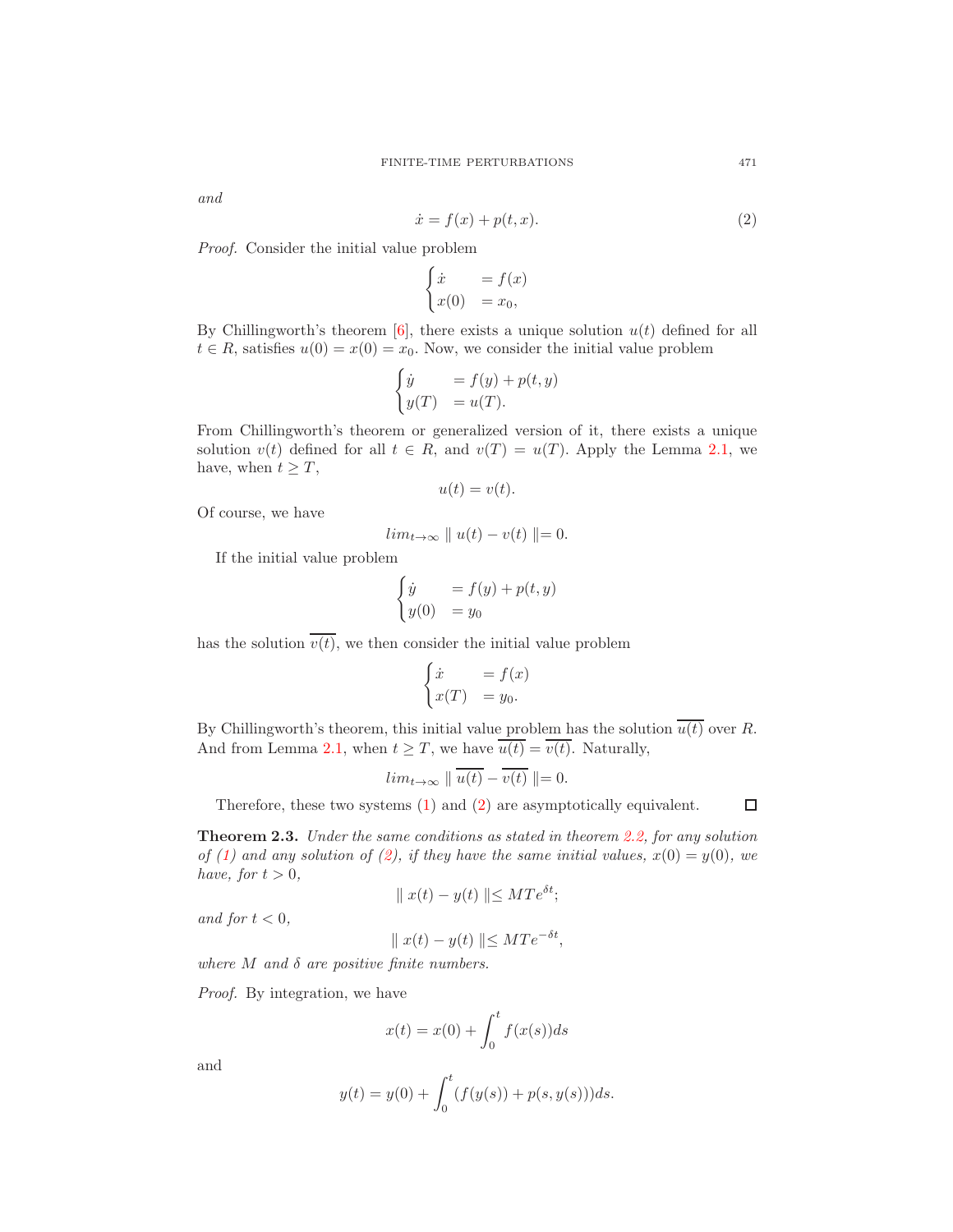Taking the difference, we have, when  $t > 0$ ,

$$
\|x(t) - y(t)\| = \| \int_0^t (f(x(s)) - f(y(s))) ds - \int_0^t p(s, y(s)) ds \|
$$
  
\n
$$
\leq \| \int_0^t (f(x(s)) - f(y(s))) ds \| + \| \int_0^t p(s, y(s)) ds \|
$$
  
\n
$$
\leq \| \int_0^t (f(x(s)) - f(y(s))) ds \| + \| \int_0^T p(s, y(s)) ds \|
$$
  
\n
$$
\leq MT + \int_0^t \| f(x(s)) - f(y(s)) \| ds
$$
  
\n
$$
\leq MT + \int_0^t \delta \| x(s) - y(s) \| ds
$$
  
\n
$$
\leq MT + \delta \int_0^t \| x(s) - y(s) \| ds
$$

where M is a bound of  $p(t,x)$ ,  $p(t,x) \leq M$ ; and  $\delta$  is a constant from Lipschitz condition. We now apply Gronwall inequality [\[7\]](#page-11-4), and get

$$
\parallel x(t) - y(t) \parallel \leq M T e^{\delta t}.
$$

When  $t < 0$ , we can go through the similar process to get

$$
\parallel x(t) - y(t) \parallel \leq MTe^{-\delta t}.
$$

**Theorem 2.4.** Let  $f \in C^1(E)$  and  $p \in C^1 \in (R \times E)$ , where E is an open set of  $R^n$ ; f and p are Lipschitzian. Further more, suppose p is bounded and  $p(t, x) = 0$ when  $t \geq T$ . If the system

<span id="page-4-1"></span>
$$
\dot{x} = f(x) \tag{3}
$$

has a periodic solution with period  $\tau$ , then the system [\(4\)](#page-4-0) perturbed by  $p(t, x)$ :

<span id="page-4-0"></span>
$$
\dot{y} = f(y) + p(t, y) \tag{4}
$$

has a quasi-periodic solution with the same period  $\tau$ . That is, after the time interval  $T$  or backward the time interval  $T$  ago, a trajectory of the dynamical system  $(4)$  will fall in a periodic cycle.

Proof. Denote the periodic solution of the dynamical system [\(3\)](#page-4-1) which passes through the point  $x_0$  by  $\phi(t, x_0)$ . We now consider the initial value problem

$$
\begin{cases} \dot{y} &= f(y) + p(t, y) \\ y(T) &= x_0. \end{cases}
$$

By the basic theorem of existence and uniqueness on initial value problems, we know that there is a solution of this initial value problem, say  $\varphi(t)$ , satisfies  $\varphi(T) = x_0$ . From the lemma [\(2.1\)](#page-2-0), we see that when  $t > T$ , the trajectory of the dynamic system [\(4\)](#page-4-0), or the solution of the initial value problem, will fall in a cycle. Actually,  $\varphi(t) = \phi(t, x_0)$  when  $t > T$ .  $\Box$ 

For the backward case, it can be explained similarly.

**Remark 1.** Actually, if  $\dot{x} = f(x)$  has a periodic solution  $\phi(t)$ , then along each point Q at the trajectory of  $\phi(t)$  there is a solution of  $\dot{x} = f(x) + p(t, x)$  that passes through the point Q at time T and then follows the trajectory of  $\phi(t)$ . Look at example [1.](#page-5-0)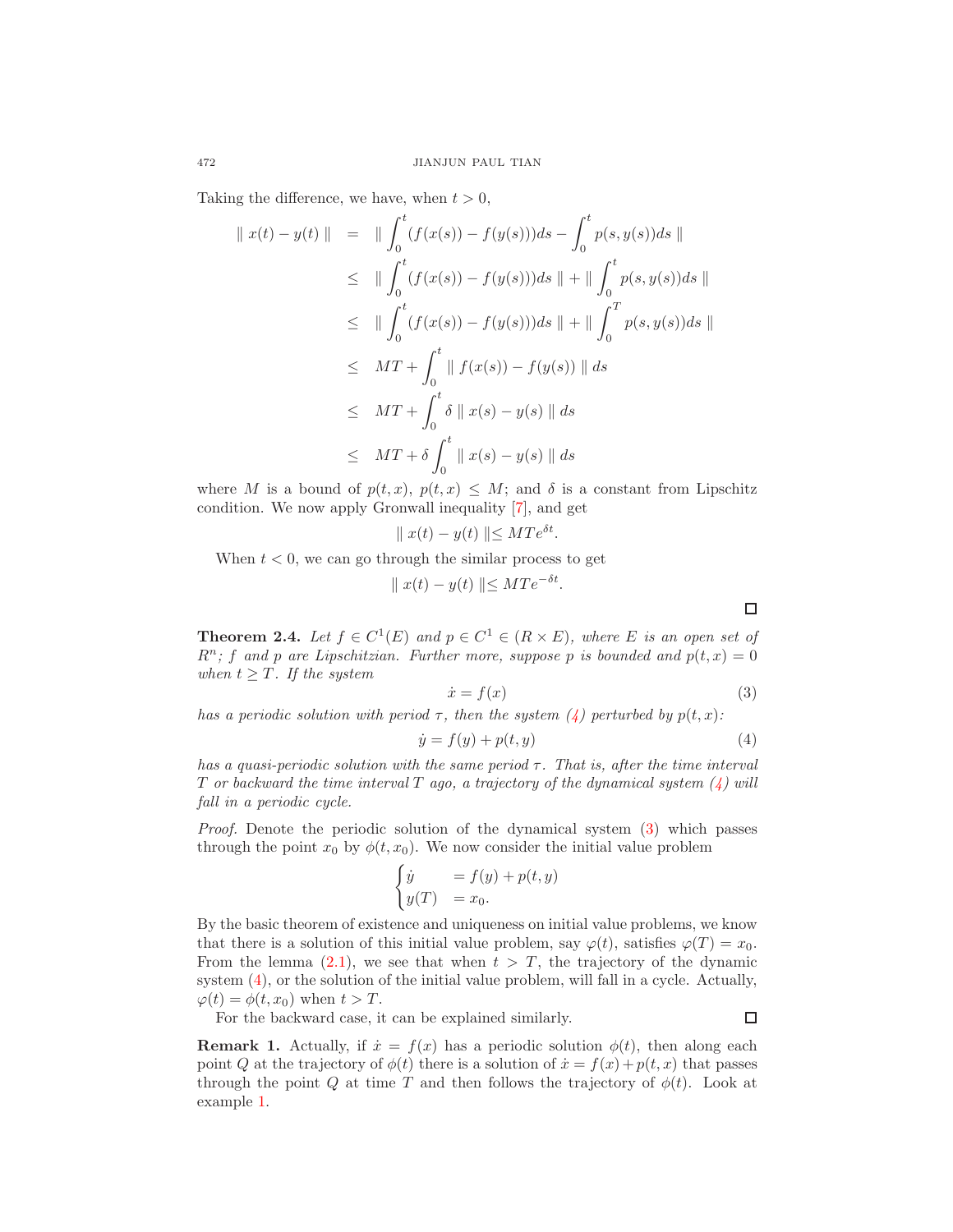<span id="page-5-0"></span>**Example 1.** Consider the harmonic equation  $\ddot{x} + x = 0$  which is equivalent the following vector form equations

$$
\begin{cases} \n\dot{x}_1 &= x_2 \\ \n\dot{x}_2 &= -x_1. \n\end{cases}
$$

We know it has periodic solutions; and they are cycles around the origin. Now let's consider a finite-time perturbation defined by a smooth function  $\eta(t)$ :

$$
\begin{cases} \dot{y_1} = \eta(t)y_1 + y_2 \\ \dot{y_2} = -y_1 + \eta(t)y_2. \end{cases}
$$

The function  $\eta(t)$  is defined as follows. Set,

$$
\xi(t) = \begin{cases} e^{-\frac{1}{t}}, & \text{if } t > 0, \\ 0, & \text{if } t \le 0; \end{cases}
$$

then, define

$$
\eta(t) = \frac{\xi(T^2 - t^2)}{\xi(T^2 - t^2) + \xi(t^2 - 1)}.
$$

It is easy to see that the function  $\eta(t)$  is smooth and satisfies

$$
\begin{cases}\n\eta(t) = 1, & \text{if } |t| \le 1 \\
0 < \eta(t) < 1, \quad \text{if } 1 < |t| < T \\
\eta(t) = 0, & \text{if } |t| \ge T \\
\eta(-t) = \eta(t), & \text{for all } t \in R.\n\end{cases}
$$

In order to get solutions of the perturbed system, we use variation of constants. For harmonic system,  $x_1 = \sin t$  and  $x_2 = \cos t$  is a solution. Suppose that  $y_1 =$  $c(t)$ *sint* and  $y_2 = c(t) \cos t$  is a solution of the perturbed system, then substitute them into the equations, we get  $c(t) = e^{\int_0^t \eta(s)ds}$ , therefore,  $y_1 = sint e^{\int_0^t \eta(s)ds}$  and  $y_2 = coste^{\int_0^t \eta(s)ds}$  is a solution of the perturbed system. Now, let the system starts at point  $(a, b)$ , that is  $y_1(0) = a$  and  $y_2(0) = b$ , the trajectory is given by

$$
\begin{cases} \dot{y}_1 &= (bsint + acost)e^{\int_0^t \eta(s)ds} \\ \dot{y}_2 &= (bcost - asint)e^{\int_0^t \eta(s)ds} . \end{cases}
$$

We see from the point  $(a, b)$  the trajectory spirals out  $\frac{T}{\pi}180^\circ$  degree and then follows the circle  $\Gamma$  centered at the origin with radius  $\sqrt{a^2 + b^2}e^{\int_0^T \eta(s)ds}$ .

Now, we also can see that from each point at the circle Γ there is a trajectory (solution) that starts at a certain point of the circle  $\gamma$  centered at the origin with radius  $\sqrt{a^2+b^2}$ . In this case, the perturbation just shift the trajectories from one circle to another circle during finite-time interval.

Example 2. Let's take an unperturbed system as a linear system for the sake of simplicity,

$$
\dot{x} = \begin{pmatrix} -2 & 3\\ 0 & -1 \end{pmatrix} x.
$$

It is easy to get the general solution is given by

$$
\begin{cases} x_1 = 3c_1e^{-t} + c_2e^{-2t} \\ x_2 = c_1e^{-1}. \end{cases}
$$

Because the two eigenvalues are negative, the origin is asymptotically stable.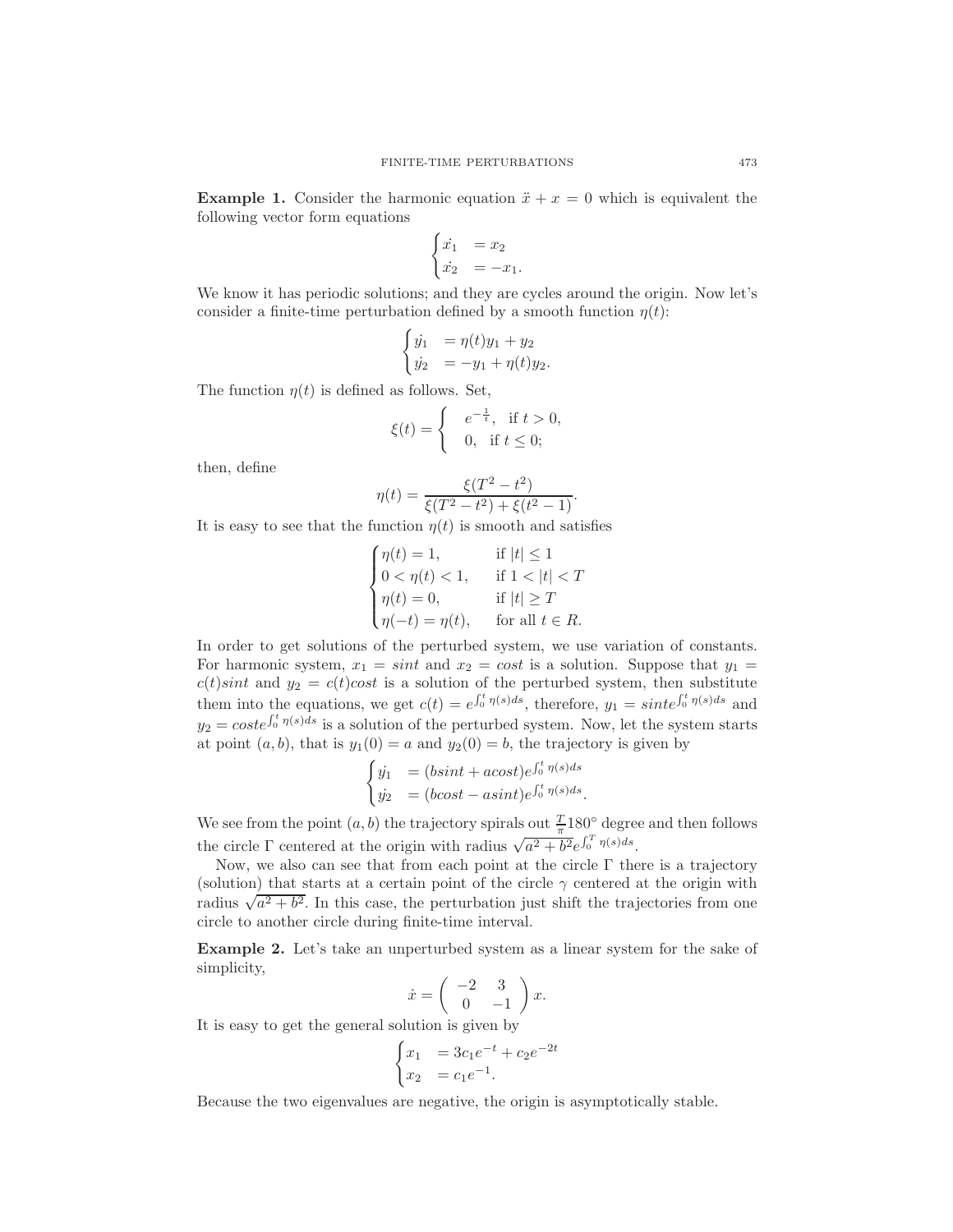We now perturb it by a finite-time perturbation  $\eta(t)$  as in example [1,](#page-5-0) that is

$$
\dot{y} = \begin{pmatrix} -2 & 3 \\ 0 & -1 \end{pmatrix} y + \eta(t)y.
$$

We use the variation of constants, and get

$$
\begin{cases}\ny_1 &= (3c_1e^{-t} + c_2e^{-2t})e^{\int_0^t (\eta(t))ds} \\
y_2 &= c_1e^{-t}e^{\int_0^t (\eta(t))ds}.\n\end{cases}
$$

We can see that the solutions are just the solutions of unperturbed system multiplied by a factor  $e^{\int_0^t (\eta(t))ds}$  caused by perturbations; and the origin is still asymptotically stable.

From our theorem [2.2,](#page-2-2) theorem [2.4](#page-4-0) and the above two examples, we can conclude that the asymptotical behavior of a dynamical system perturbed by a finite-time perturbation can be derived from the corresponding unperturbed dynamical system. For example, in order to find the equilibrium states of a dynamical system perturbed by a finite-time perturbation, we could simply look for the equilibrium states of the corresponding unperturbed system. If the equilibrium states of the corresponding unperturbed system are not solutions of the perturbed system, we simply define that the equilibrium states of a dynamical system perturbed by a finite-time perturbation are the equilibrium solutions of the corresponding unperturbed system. This definition is reasonable because any equilibrium state can not be reached within a finite-time period.

3. A model of tumor ecology perturbed by drug treatments. In paper [\[8\]](#page-11-5), we developed a mathematical model for virotherapy of brain tumor, glioma. From the perspective of ecology, we here simplify that model, and study the ecology but perturbed by drug treatment, pre-administration of cyclophosphamide. We consider a tumor as a complex where several cell species interact. The cell populations in our model include: tumor cell population, innate immune cell population, infected tumor cell population, and free virus population. We consider virus as a semispecies, and we then also model free virus in the population level. Since interaction among these different species, the population dynamics of each species is affected. There are five main interactions in our model include: infection of tumor cells by free virus, stimulation of innate immune system, immune response of innate immune cell to infection, immune response of innate immune cells to free virus, free virus from bursting. We also take necrotic cells into account since model variables will be densities of each cell population. In order to change the dynamics of the whole complex, we perturb the system by immune suppressive drug cyclophosphamide. The model equations are given by:

<span id="page-6-1"></span>
$$
\frac{dx_1}{dt} = \lambda x_1 - \beta x_1 x_4,\tag{5}
$$

$$
\frac{dx_2}{dt} = \beta x_1 x_4 - k x_2 x_3 - \delta x_2,\tag{6}
$$

$$
\frac{dx_3}{dt} = sx_2x_3 - cx_3 - p(t)x_3,\t\t(7)
$$

<span id="page-6-2"></span>
$$
\frac{dx_4}{dt} = b\delta x_2 - k_0 x_3 x_4 - \gamma x_4,\tag{8}
$$

<span id="page-6-0"></span>
$$
\frac{dx_5}{dt} = kx_2x_3 + \delta x_2 - \mu x_5.
$$
\n(9)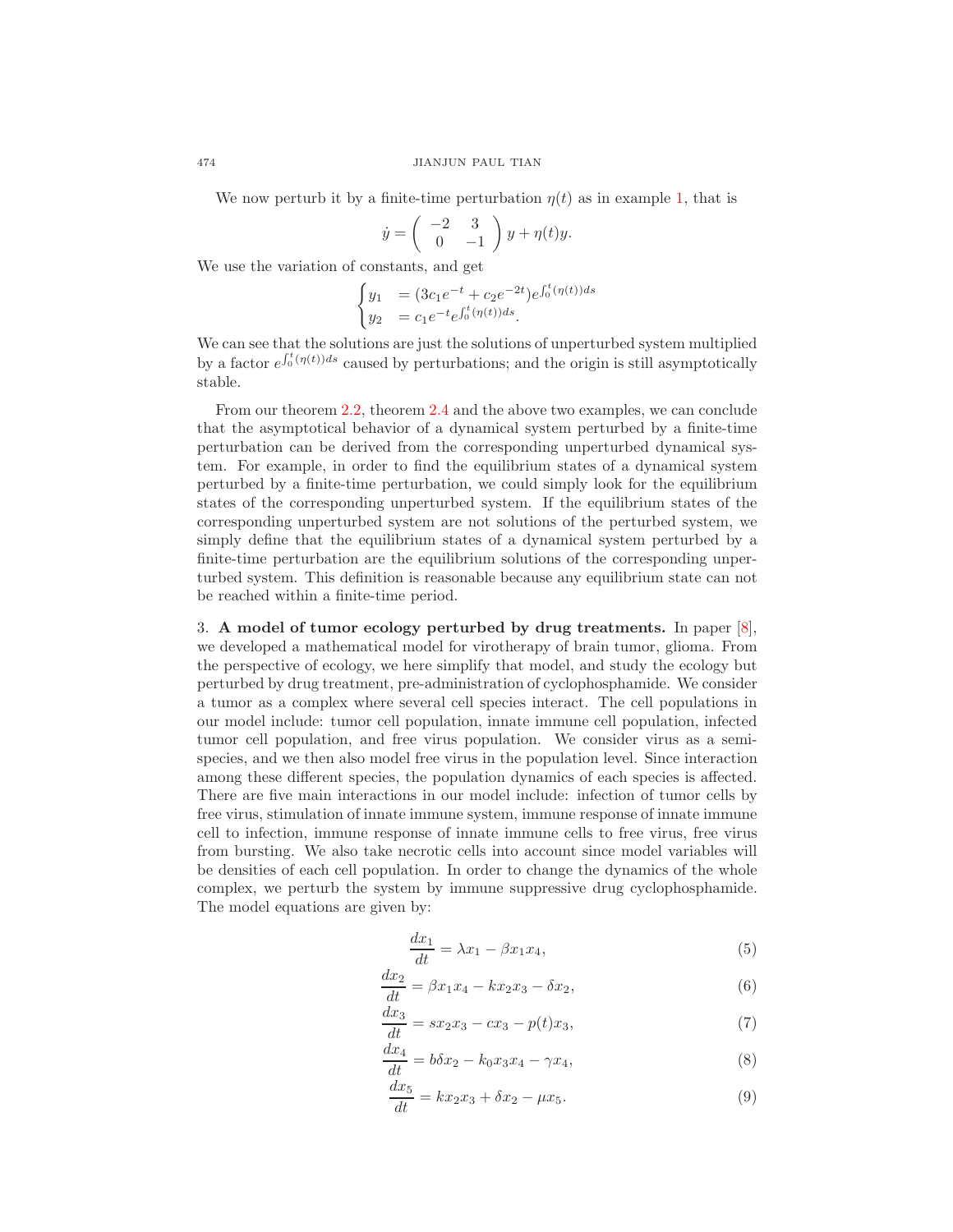$x_1$  is number density of tumor cell population,  $x_2$  is number density of infected tumor cell population,  $x_3$  is number density of innate immune cell population,  $x_4$  is number density of free virus population, and  $x<sub>5</sub>$  is number density of necrotic cell population. All values of parameters can be found in paper [\[8\]](#page-11-5). We know that the number density of cells within tumor is a constant, approximately is  $\theta = 10^6$  per cubic millimeter [\[9\]](#page-11-6). The virus particle in our model is mutation of herpes simplex virus which has a negligible size comparing with cell size, we therefore take

<span id="page-7-0"></span>
$$
x_1 + x_2 + x_3 + x_5 = \theta. \tag{10}
$$

The perturbation is  $p(t)x_3$  which is product of the concentration of cyclophosphamide and the number density of innate immune cell population. Because the effective of cyclophosphamide only last five days, it is taken as the following function.

$$
P(t) = \begin{cases} 8.5 \times 10^{-2} & \text{if } 0 \le t \le 72, \\ \frac{8.5 \times 10^{-2}}{48} (120 - t) & \text{if } 72 \le t \le 120, \\ 0 & \text{if } t \ge 120 \end{cases} \tag{11}
$$

where the unit of  $P(t)$  is 1/hour.

This is a finite-time perturbation problem. We here first to study their equilibrium states. As the asymptotical theorem [2.2](#page-2-2) states, we just need to find the critical points of the unperturbed system:

<span id="page-7-1"></span>
$$
\frac{dx_1}{dt} = \lambda x_1 - \beta x_1 x_4,\tag{12}
$$

$$
\frac{dx_2}{dt} = \beta x_1 x_4 - k x_2 x_3 - \delta x_2,\tag{13}
$$

$$
\frac{dx_3}{dt} = sx_2x_3 - cx_3,\t\t(14)
$$

<span id="page-7-2"></span>
$$
\frac{dx_4}{dt} = b\delta x_2 - k_0 x_3 x_4 - \gamma x_4. \tag{15}
$$

We now consider the ecology of the tumor, the interactions among different cell populations within the tumor, and we do not consider the spatial growth of the tumor explicitly. Therefore, we also drop out the equation [\(9\)](#page-6-0), and do not take the combined density to be a constant [\(10\)](#page-7-0) into account.

We solve the system

$$
\lambda x_1 - \beta x_1 x_4 = 0
$$
  
\n
$$
\beta x_1 x_4 - k x_2 x_3 - \delta x_2 = 0
$$
  
\n
$$
s x_2 x_3 - c x_3 = 0
$$
  
\n
$$
b \delta x_2 - k_0 x_3 x_4 - \gamma x_4 = 0.
$$

And get four equilibrium states for system [\(5\)](#page-6-1)-[\(8\)](#page-6-2)

$$
(0,0,0,0), (0,\frac{c}{s},-\frac{\delta}{k},\frac{bck\delta}{s(k\gamma-k_0\delta)}), (\frac{\gamma}{b\beta},\frac{\lambda\gamma}{b\beta\delta},0,\frac{\lambda}{\beta})
$$

and

$$
(\frac{bc^2k\beta\delta + ck_0s\lambda\delta - cks\lambda\gamma}{k_0s^2\lambda^2}, \frac{c}{s}, \frac{bc\beta\delta - s\lambda\gamma}{k_0s\lambda}, \frac{\lambda}{\beta}).
$$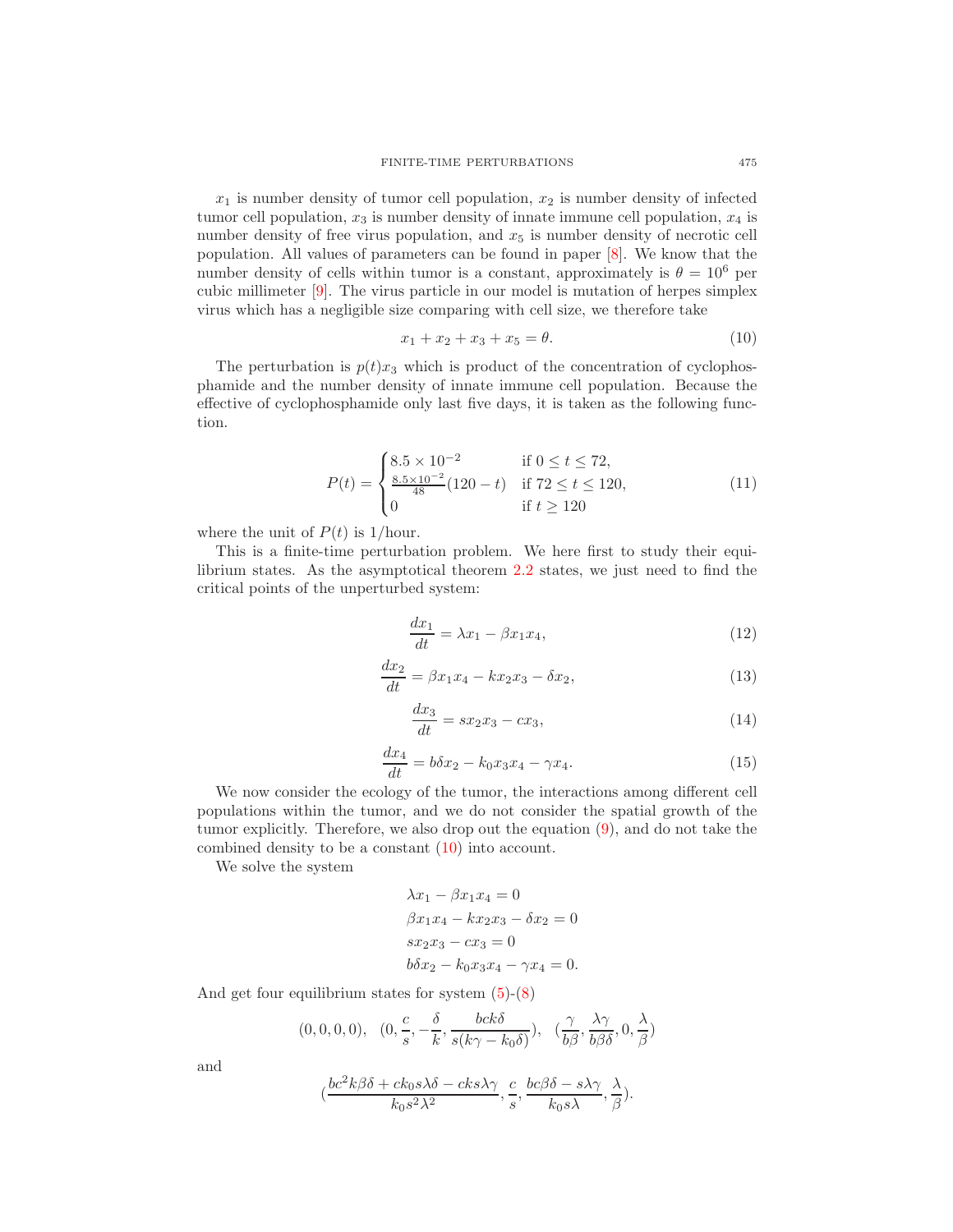The Jacobian at point  $x$  is computed as

$$
J(x) = \begin{pmatrix} \lambda - \beta x_4 & 0 & 0 & -\beta x_1 \\ \beta x_4 & -k x_3 - \delta & -k x_2 & \beta x_1 \\ 0 & s x_3 & s x_2 - c & 0 \\ 0 & b\delta & -k_0 x_4 & -k_0 x_3 - \gamma \end{pmatrix}
$$

At the equilibrium state  $E_1 = (0, 0, 0, 0)$ , we have

$$
J(E_1) = \begin{pmatrix} \lambda & 0 & 0 & 0 \\ 0 & -\delta & 0 & 0 \\ 0 & 0 & -c & 0 \\ 0 & 0 & 0 & -\gamma \end{pmatrix}.
$$

The eigenvalue thus are  $\lambda$ ,  $-\delta$ ,  $-c$  and  $-\gamma$ . Because all parameters are positive [\[8\]](#page-11-5), the equilibrium state  $E_1$  is hyperbolic and unstable for the linearization system at  $E_1$ , and according the Hartman-Grobman Theorem  $[6]$  it is unstable for system [\(12\)](#page-7-1)-[\(15\)](#page-7-2). Therefore, according to the asymptotical theorem [2.2,](#page-2-2)  $E_1$ , as an equilibrium state of the system  $(5)-(9)$  $(5)-(9)$ , is unstable.

At the equilibrium state  $E_2 = (0, \frac{c}{s}, -\frac{\delta}{k}, \frac{bck\delta}{s(k\gamma - k_0\delta)})$ , the Jacobian is given by

$$
J(E_2) = \begin{pmatrix} \lambda - \frac{bck\beta\delta}{s(k\gamma - k_0\delta)} & 0 & 0 & 0\\ \frac{bck\beta\delta}{s(k\gamma - k_0\delta)} & 0 & -\frac{ck}{s} & 0\\ 0 & -\frac{s\delta}{k} & 0 & 0\\ 0 & b\delta & \frac{bckk_0\delta}{s(k\gamma - k_0\delta)} & \frac{k_0\delta}{k} - \gamma \end{pmatrix}
$$

.

The eigenvalues are  $\lambda - \frac{bck\beta\delta}{s(k\gamma - k_0\delta)}$ ,  $\frac{k_0\delta}{k} - \gamma$ ,  $\sqrt{c\delta}$  and  $-\sqrt{c\delta}$ . Because  $\sqrt{c\delta}$  is always a positive number,  $E_2$  is unstable for the system  $(12)-(15)$  $(12)-(15)$ . According the asymptotical theorem [2.2,](#page-2-2)  $E_2$  is also unstable for the system  $(5)-(9)$  $(5)-(9)$ . Since the second coordinate of the equilibrium state always is negative, we will not pay much attention to this equilibrium state.

At the equilibrium state  $E_3 = (\frac{\gamma}{b\beta}, \frac{\lambda\gamma}{b\beta\delta}, 0, \frac{\lambda}{\beta})$ , the Jacobian is

$$
J(E_3) = \begin{pmatrix} 0 & 0 & 0 & -\frac{\gamma}{b} \\ \lambda & -\delta & -\frac{k\lambda\gamma}{b\beta\delta} & \frac{\gamma}{b} \\ 0 & 0 & \frac{s\lambda\gamma}{b\beta\delta} - c & 0 \\ 0 & b\delta & -\frac{k_0\lambda}{\beta} & -\gamma \end{pmatrix}.
$$

The characteristic polynomial is given by

$$
(\zeta + c - \frac{s\lambda\gamma}{b\beta\delta})[\zeta^3 + (\gamma + \delta)\zeta^2 + 2\gamma\delta\zeta + \lambda\gamma\delta] = 0.
$$

Let's denote the eigenvalues by  $\zeta_i$ ,  $i = 1, 2, 3, 4$ , and  $\zeta_1 = \frac{s\lambda\gamma - bc\beta\delta}{b\beta\delta}$ . In order to get the sign of the eigenvalues, we apply Hurwitz's Criterion [\[10\]](#page-11-7) into

$$
\zeta^3 + (\gamma + \delta)\zeta^2 + 2\gamma\delta\zeta + \lambda\gamma\delta = 0.
$$

We see that  $D_0 = 1 > 0$ ,  $D_1 = \gamma + \delta > 0$ ; and

$$
D_2 = \begin{vmatrix} \gamma + \delta & 1 \\ \lambda \gamma \delta & 2 \gamma \delta \end{vmatrix} > 0, \quad D_3 = \begin{vmatrix} \gamma + \delta & 1 & 0 \\ \lambda \gamma \delta & 2 \gamma \delta & \gamma + \delta \\ 0 & 0 & \lambda \gamma \delta \end{vmatrix} > 0
$$

if and only if

$$
\gamma + \delta > \frac{\lambda}{2}.
$$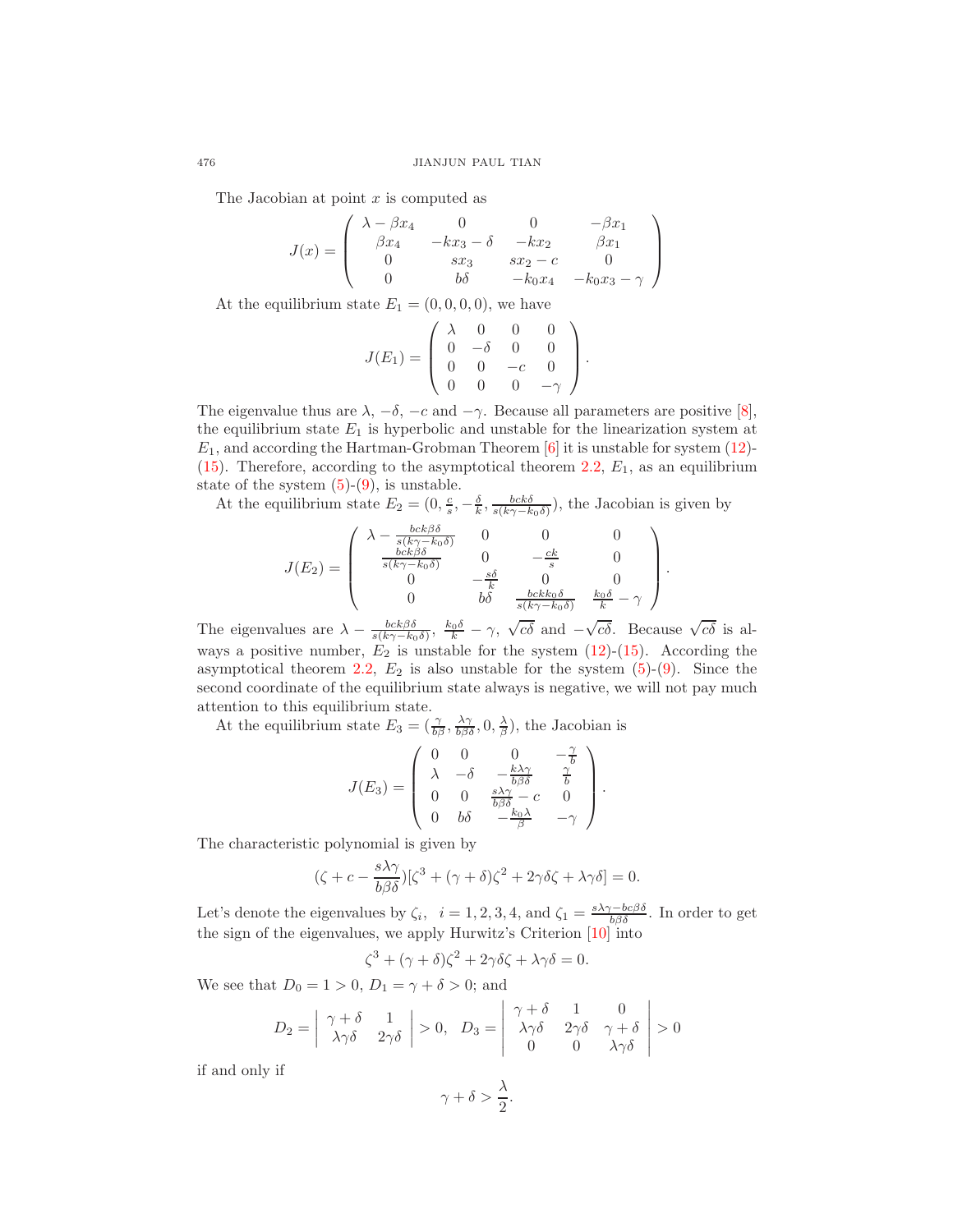Therefore, when  $\gamma + \delta > \frac{\lambda}{2}$  and  $\frac{s\lambda\gamma}{b\beta\delta} < c$ , the four eigenvalues all have negative real parts or negative,  $E_3$  is stable. If  $\gamma + \delta = \frac{\lambda}{2}$ , we have a pair of purely imaginary eigenvalues,  $\zeta_2 = \sqrt{2\gamma\delta}i$ ,  $\zeta_3 = -\sqrt{2\gamma\delta}i$  and  $\zeta_4$  is negative. In this case when  $\frac{s\lambda\gamma}{b\beta\delta} > c$ , E is unstable; when  $\frac{s\lambda\gamma}{b\beta\delta} < c$ , we have a 2-dimensional local center manifold and 2dimensional stable manifold. If  $\gamma + \delta < \frac{\lambda}{2}$ , there will be an eigenvalue with positive real part, and so  $E_3$  is unstable.

According to the parameter's values in paper [\[8\]](#page-11-5),  $\lambda = 2 \times 10^{-2}$ ,  $\gamma = 2.5 \times 10^{-2}$  and  $\delta = \frac{1}{18}$ , we know that the eigenvalues  $\zeta_2$ ,  $\zeta_3$  and  $\zeta_4$  all have the negative real parts. As to eigenvalue  $\zeta_1$ , it is negative even for a very large burst size  $b \leq 4500$ . The involved parameters values are  $\beta = \frac{7}{10} \times 10^{-9}$ ,  $s = 5.6 \times 10^{-7}$  and  $c = 1.7 \times 10^{-3}$ . Overall,  $E_3$  is an asymptotical stable equilibrium point of the system  $(12)-(15)$  $(12)-(15)$ , therefore according the asymptotical theorem  $2.2$ ,  $E_3$  is an asymptotical stable non-trivial boundary equilibrium state of the perturbed system  $(5)-(9)$  $(5)-(9)$ .

The equilibrium state  $E_4 = \left( \frac{bc^2k\beta\delta + ck_0s\lambda\delta - cks\lambda\gamma}{k_0s^2\lambda^2}, \frac{c}{s}, \frac{bc\beta\delta - s\lambda\gamma}{k_0s\lambda}, \frac{\lambda}{\beta} \right)$ , is an interior critical point since each coordinate is positive with the parameter's value given in paper  $[8]$ . More interestingly, when the burst size b is any value which's greater than 42, the third coordinate of  $E_4$  will always be positive. The value of burst size b does not affect the first coordinate of  $E_4$ . The Jacobian at  $E_4$  is given by

$$
J(E_4) = \begin{pmatrix} 0 & 0 & 0 & -\frac{bc^2k\beta^2\delta + ck_0s\beta\lambda\delta - ck_0s\beta\lambda}{k_0s^2\lambda^2} \\ \lambda & -k\frac{bc\beta\delta - s\lambda\gamma}{k_0s\lambda} - \delta & -\frac{ck}{s} & \frac{bc^2k\beta^2\delta + ck_0s\beta\lambda\delta - ck_0s\beta\lambda\gamma}{k_0s^2\lambda^2} \\ 0 & \frac{bc\beta\delta - s\lambda\gamma}{k_0\lambda} & 0 & 0 \\ 0 & b\delta & -\frac{k_0\lambda}{\beta} & -\frac{bc\beta\delta - s\lambda\gamma}{s\lambda} - \gamma \end{pmatrix}.
$$

Denote the characteristic polynomial by

<span id="page-9-0"></span>
$$
Q(z) = \alpha_0 z^4 + \alpha_1 z^3 + \alpha_2 z^2 + \alpha_3 z + \alpha_4, \tag{16}
$$

then after a tedious computation, we have  $\alpha_0 = 1, \alpha_2 = 0$ ,

$$
\alpha_1 = \delta + \frac{bc\beta\delta}{s\lambda} + \frac{bck\beta\delta}{k_0s\lambda} - \frac{k\gamma}{k_0},
$$

$$
\alpha_3 = \frac{2b^2c^3k\beta^2\delta^2}{k_0s^2\lambda^2} + \frac{b^2c^2k\beta^2\delta^2}{k_0s^2\lambda} + \frac{bc^2\beta\delta^2}{s\lambda} + \frac{bc\beta\delta^2}{s} + \frac{ck\gamma^2}{k_0} - \frac{3bc^2k\beta\gamma\delta}{k_0s\lambda} - \frac{bck\beta\gamma\delta}{k_0s} - c\gamma\delta,
$$

$$
\alpha_4 = \frac{2bc^2k\beta\gamma\delta}{k_0s} + c\lambda\gamma\delta - \frac{b^2c^3k\beta^2\delta^2}{k_0s^2\lambda} - \frac{bc^2\beta\delta^2}{s} - \frac{ck\lambda\gamma^2}{k_0}.
$$

According to Hurwitz's Criterion, all the roots of the characteristic polynomial [\(16\)](#page-9-0) have negative real parts if and only if

$$
\alpha_0 > 0, \quad D_1 = \alpha_1 > 0, \quad D_2 = \left| \begin{array}{cc} \alpha_1 & \alpha_0 \\ \alpha_3 & \alpha_2 \end{array} \right| > 0,
$$

and

$$
D_3 = \left| \begin{array}{ccc} \alpha_1 & \alpha_0 & 0 \\ \alpha_3 & \alpha_2 & \alpha_1 \\ 0 & \alpha_4 & \alpha_3 \end{array} \right| > 0, \ \ D_4 = \left| \begin{array}{ccc} \alpha_1 & \alpha_0 & 0 & 0 \\ \alpha_3 & \alpha_2 & \alpha_1 & \alpha_0 \\ 0 & \alpha_4 & \alpha_3 & \alpha_2 \\ 0 & 0 & 0 & \alpha_4 \end{array} \right| > 0.
$$

However, we see

$$
D_3 = \left| \begin{array}{ccc} \alpha_1 & \alpha_0 & 0 \\ \alpha_3 & \alpha_2 & \alpha_1 \\ 0 & \alpha_4 & \alpha_3 \end{array} \right| = \left| \begin{array}{ccc} \alpha_1 & 1 & 0 \\ \alpha_3 & 0 & \alpha_1 \\ 0 & 0 & \alpha_3 \end{array} \right| = -\alpha_3^2 < 0.
$$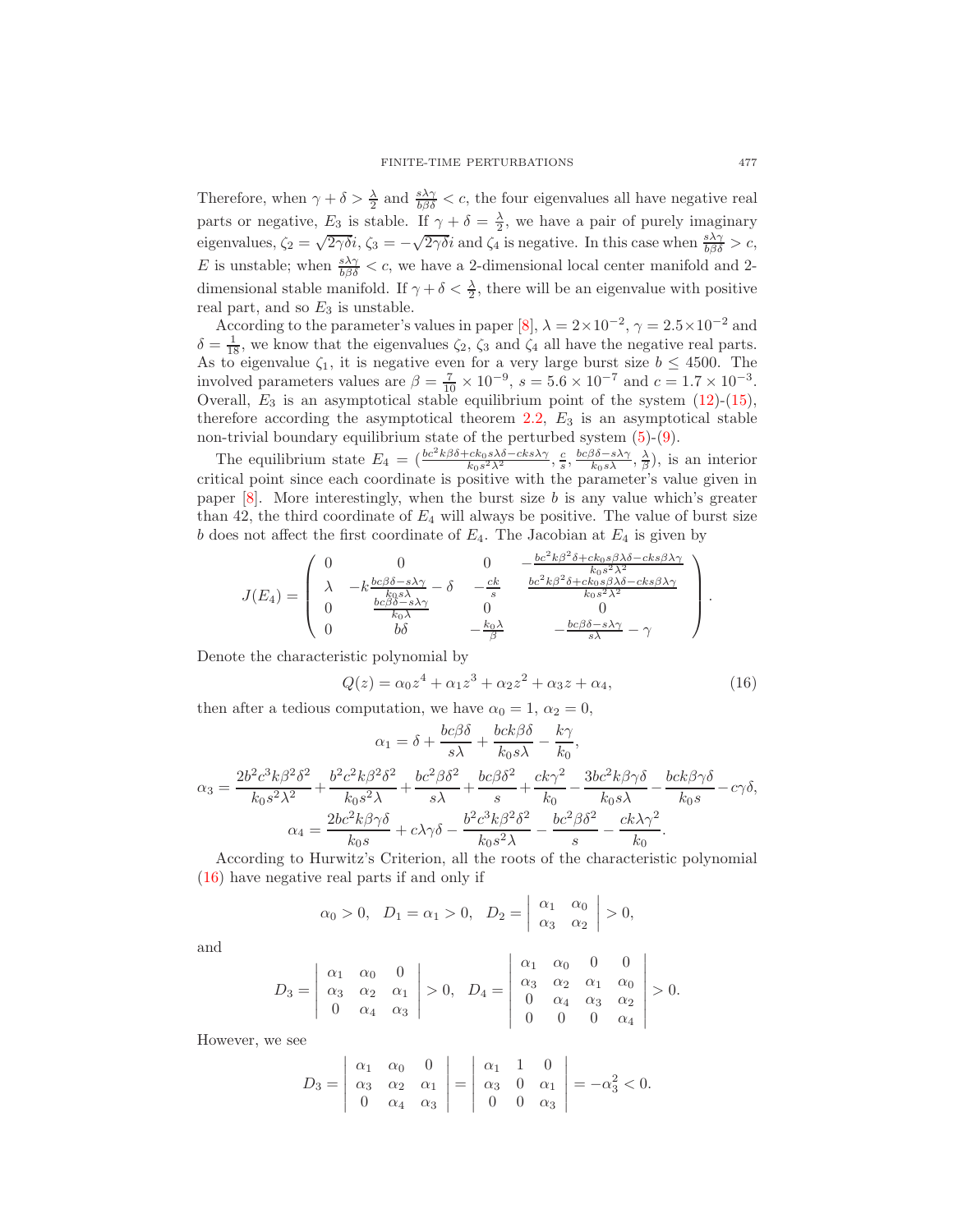#### 478 JIANJUN PAUL TIAN

Therefore, not all the roots of the characteristic polynomial have negative real parts.

We also claim that the characteristic polynomial has no zero root or purely imaginary root, namely,  $E_4$  is a hyperbolic equilibrium point. After we substitute the parameter's values, we see that  $\alpha_4$  < 0 even in large range of the parameter's values. So, zero is not a root of the characteristic polynomial [\(16\)](#page-9-0). If the characteristic polynomial  $(16)$  have purely imaginary roots, say bi, then it must be true that  $\alpha_1^2 \alpha_4 + \alpha_3^2 = 0$ . But, this is not the case. Therefore, we conclude that  $E_4$  is unstable.

In conclusion, the equilibrium states  $E_1, E_2$  and  $E_4$  are unstable,  $E_3$  is stable. The system does not posses any stable interior equilibrium point. Drug treatments, finite-time perturbations, can not change the stability of equilibrium states.

4. Open problems related finite-time perturbations of dynamical systems. As motivations of finite-time perturbations, we would like to compare the effective of different finite-time perturbations, or different drug treatments. That requires to study the behavior of solutions over the finite-time intervals during the perturbations. We therefore post some open problems related finite-time perturbations.

- Consider the two systems  $\dot{x} = f(x) + p_1(t, x)$  and  $\dot{x} = f(x) + p_2(t, x)$ , and start from the same initial value  $x(0) = x_0$ , how to compare the solutions  $x_1(t)$  and  $x_2(t)$  during the finite-time interval T? Where  $x_i(t)$  is the solution of  $\dot{x} = f(x) + p_i(t, x), i = 1, 2$ , with the initial value  $x(0) = x_0$ .
- Consider a system  $\dot{x} = f(x)$  with periodic solutions, when perturb it by a finite-time perturbation  $p(t, x)$ , how to extend the Melnikov function for the perturbed system  $\dot{x} = f(x) + p(t, x)$  ?
- If we denote the flow defined by the dynamical system  $\dot{x} = f(x)$  with the starting point  $x_0$  by  $\Phi(t, x_0)$ , and that by the finite-time perturbed dynamical system  $\dot{x} = f(x) + p(t, x)$  by  $\Phi_p(t, x_0)$ , it is obvious that, for  $t > T$ ,

$$
\Phi(t, \Phi_p(T, x_0)) = \Phi_p(t, x_0).
$$

However, for local stable and unstable manifolds  $S$  and  $U$ , how to define the global stable and unstable manifolds ? Or, how to modify the the following definitions for finite-time perturbed systems ?

$$
W^s = \bigcup_{0 \le t} \Phi_p(t, S)
$$

and

$$
W^u = \bigcup_{0 \le t} \Phi_p(t, U)
$$

Or, generally, how to develop or apply stable manifold theory to compare the local behavior of the finite-time perturbed dynamical systems ?

Acknowledgments. The author is supported by new faculty startup fund from the College of William and Mary, and Suzann Mathews Summer Research Grant.

#### **REFERENCES**

- <span id="page-10-0"></span>[\[1\]](http://www.ams.org/mathscinet-getitem?mr=MR1767964&return=pdf) Bjorn Sandstede, et al., *Melnikov theory for finite-time vector fields*, Nonlinearity, 13 (2000), 1357–1377.
- <span id="page-10-1"></span>[\[2\]](http://www.ams.org/mathscinet-getitem?mr=MR1756893&return=pdf) Sanjay P. Bhat and Dennis S. Bernstein, Finite-time stability of continuous autonomous systems, SIAM J. Control Optim., 38, 751–766.